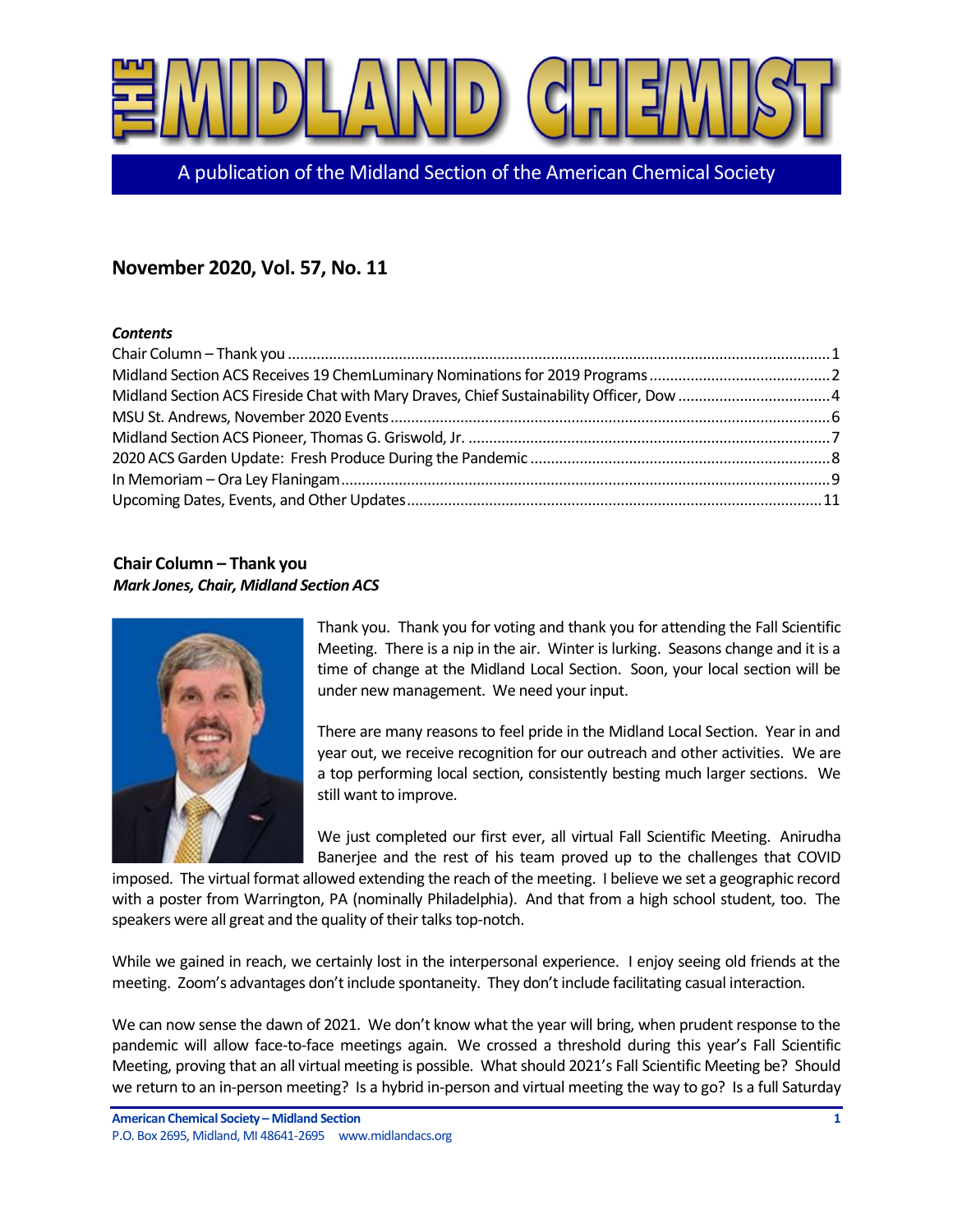preferred over a more spread out event? Please let us know what you liked or disliked about this year's meeting, or past meetings. Please offer suggestions for improvement.

The Midland Section ACS is an all-volunteer organization. Volunteers are needed for a variety of positions, including organization of next year's Fall Scientific Meeting. Please reach out if this or other opportunities strike your fancy. Anirudha and this year's organizing committee faced many challenges, solved many problems, and managed to put on a great event. I believe I speak for us all when I say let's hope that 2021 proves to be a less challenging year.

## <span id="page-1-0"></span>**Midland Section ACS Receives 19 ChemLuminary Nominations for 2019 Programs** *Amanda Palumbo, Past Chair, Midland Section ACS*

The Midland Section of the American Chemical Society is honored to receive *19 ChemLuminary nominations for 2019 programming,* including Outstanding Section Performance in the Medium Size Category. See the full list of the 19 nominations below.



Last year was a busy, productive, and fulfilling year for the Midland Section, with the culmination of three important local section-sponsored programs including the 100th year anniversary of the ACS Midland Section, the "H2O

Q" Citizen Science Experiment, and the 50th Central Regional Meeting. This recognition is a testament to the dedication of our members, volunteers, and board to partner with the community to ensure public participation in learning, celebrate chemistry in everyday life, and nurture the interest and promotion of the value of science.

Winners will be announced at the 22nd Annual ChemLuminary Awards ceremony on **Wednesday, December 9, 2020, at 4:00 PM (Eastern Time). The virtual ceremony is FREE and all are welcome to attend. [Register](https://www.acs.org/content/acs/en/funding-and-awards/awards/community/chemluminary.html)  [online here.](https://www.acs.org/content/acs/en/funding-and-awards/awards/community/chemluminary.html)** The virtual ceremony will include a keynote address by Janet L. Bryant, recipient of the Award for Volunteer Service to the American Chemical Society, and the presentations of awards given by 23 committees of the Society will follow.

Thank you to everyone for your service and commitment to our community and the ACS!

To learn more about the ChemLuminary Awards and to register to attend the 22nd Annual ChemLuminary Awards virtual ceremony, please visit [https://www.acs.org/content/acs/en/funding-and](https://www.acs.org/content/acs/en/funding-and-awards/awards/community/chemluminary.html)[awards/awards/community/chemluminary.html.](https://www.acs.org/content/acs/en/funding-and-awards/awards/community/chemluminary.html)

- **Outstanding Performance by a Local Section (Medium Size)**
- **Chemists with Disabilities Inclusion Award** *"Creation of a Tactile 3D Printed Periodic Table in Braille & ASL"*
- **Outstanding Community Involvement in CCEW** *"Chemists Celebrate Earth Week Programming"*
- **Outstanding Local Section Industry Event** *"2019 Central Regional Meeting – Celebratory Chemical Heritage Symposium"*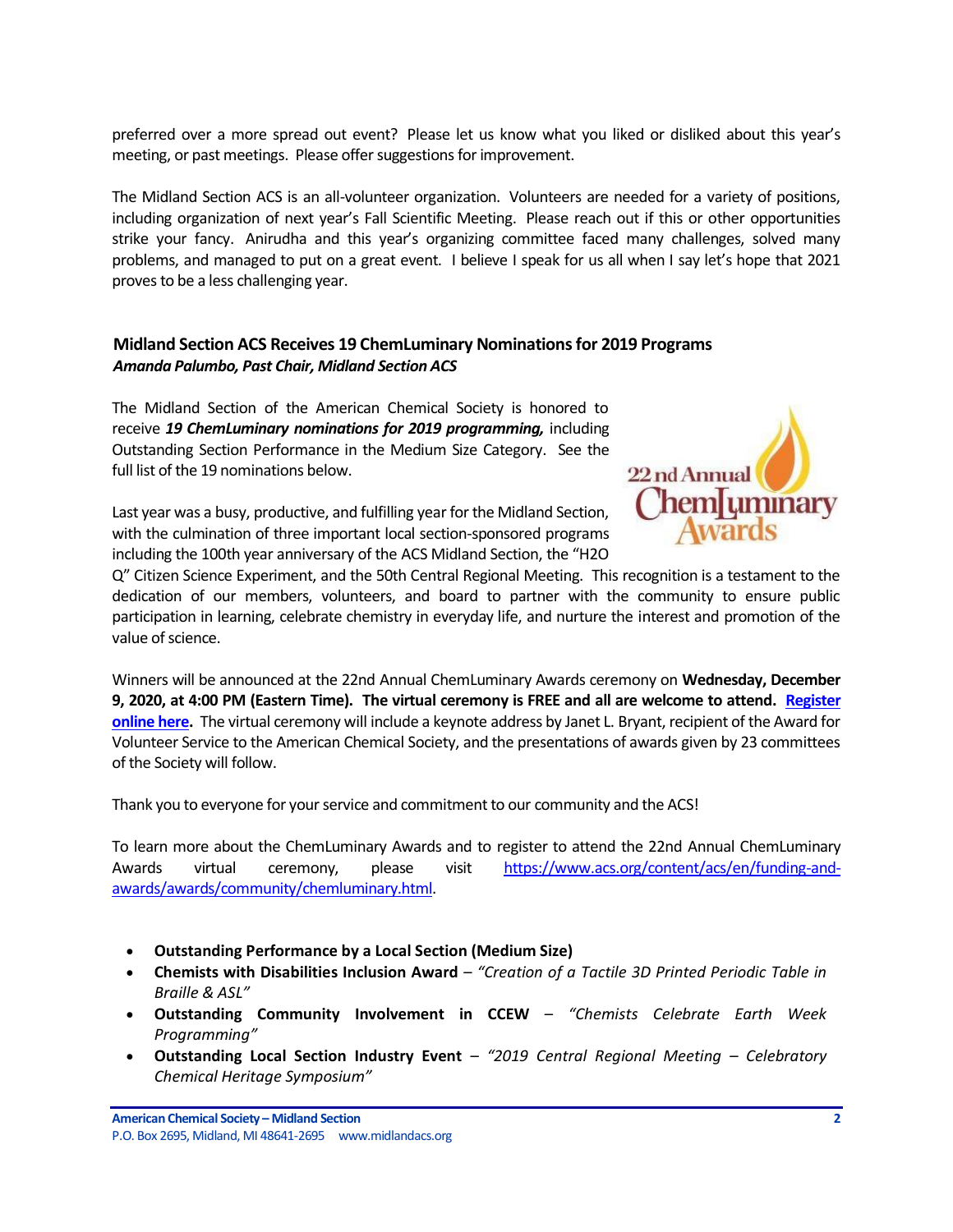- **Outstanding Local Section Programming Related to the Promotion of Ethics in Chemistry** *"Centennial Museum Exhibit – Display on Unintended Consequences"*
- **Outstanding Continuing Public Relations Program of a Local Section** *"Public Relations for Midland Section"*
- **Best Event or Activity Organized by, or Benefiting, the Applied Chemical Technology Professional Community** – *"2019 Central Regional Meeting – Mid-Michigan Technologist Group Programming and Events"*
- **Outstanding Leadership Development Program** *"Women Chemists Committee, Skills Beyond the Bench"*
- **Best Activity or Program Stimulating Member Involvement** *"H2O Q – Citizen Science Water Quality Experiment"*
- **Local Section Partnership Award/Marinda Li Wu Award** *"Public Museum Exhibition: Science Paints Our World, Chemistry and Arts"*
- **Most Innovative New Activity or Program** *"H2O Q – Citizen Science Water Quality Experiment"*
- **MAC Industry Engagement & Outreach** "*2019 Central Regional Meeting – Technologists in Industry Symposium"*
- **Best Continuing Senior Chemists Activity within a Local Section** "*Midland ACS Centennial Museum Exhibit, 'A Century of Science and Service'"*
- **Best New Senior Chemists Activity within a Local Section** *"Silver Circle Midland Section Centennial Celebration"*
- **Fostering Interactions between Local Sections and Student Chapters** *"Events and Partnerships with Women Chemists Committee, CERM 2019, Mid-Michigan Technologist Group, CMU/Midland Section Joint Meeting"*
- **Outstanding U.S. National Chemistry Olympiad** *"Midland Local Section Chemistry Olympiad"*
- **Best Overall WCC Local Section** "*Midland Section Women Chemists Committee*"
- **Outstanding Local Section YCC** "*Midland Section Younger Chemists Committee Revival in Diversity and Partnerships"*
- **Outstanding or Creative Local Section Younger Chemists Committee Event** "*Younger Chemists Committee and Silver Circle – Experience Exchange Luncheon and Panel Discussion at Central Regional Meeting"*

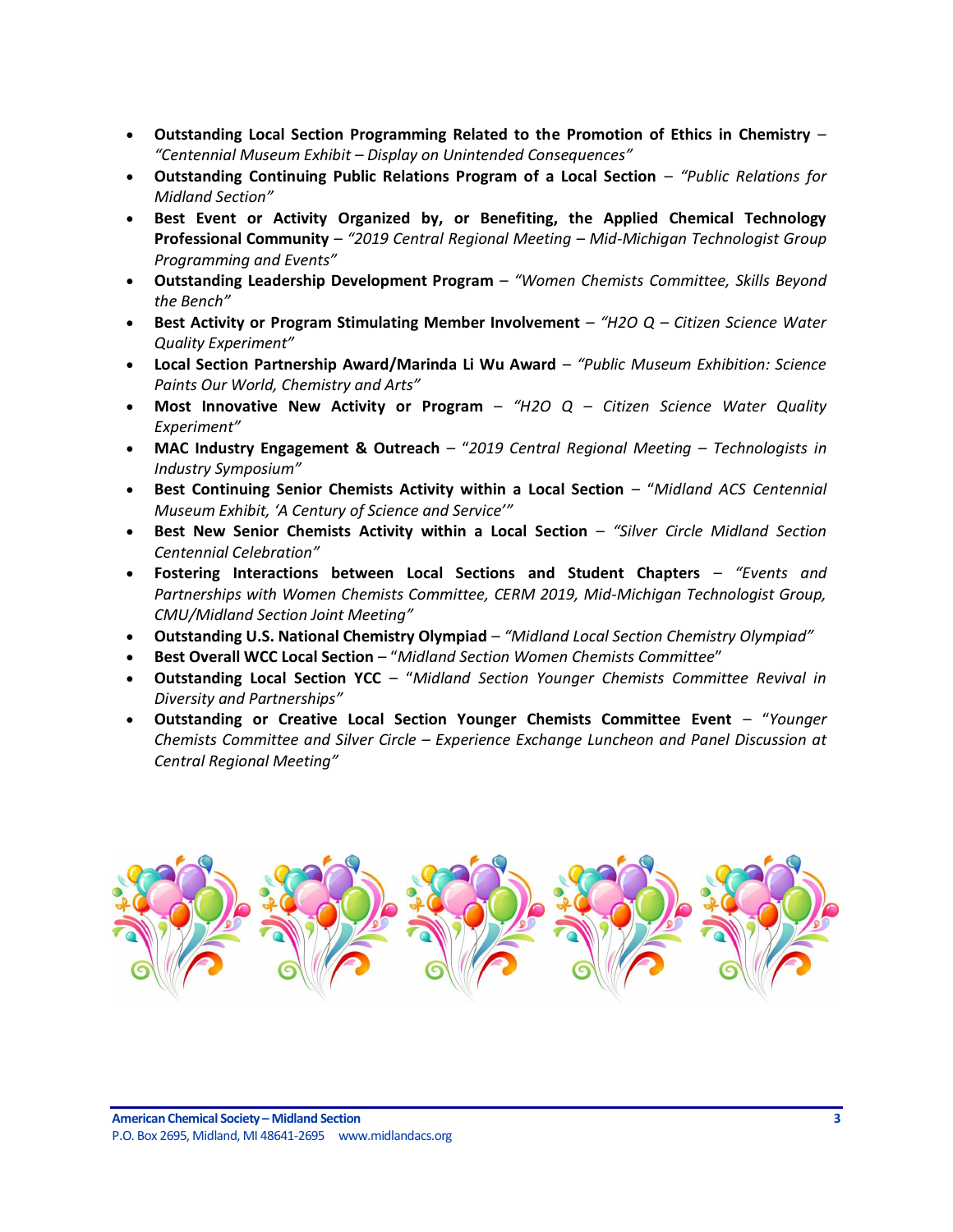<span id="page-3-0"></span>**Midland Section ACS Fireside Chat with Mary Draves, Chief Sustainability Officer, Dow** *Andre Yvon Bessette, Younger Chemists Committee, Midland Section ACS*



## **Everyone is welcome to join this free and interactive virtual event.**

Speaker Bio: Mary F. Draves, Chief Sustainability Officer and Vice President, Environment, Health and Safety

As chief sustainability officer and vice president of Environment, Health and Safety (EH&S) for Dow, Mary Draves is passionate about using science, innovation, and collaboration to drive transformative and sustainable change. She leads corporate EH&S governance and Dow's ambitious 2025 Sustainability Goals. Priority areas include solutions for a circular economy, climate change, sustainable chemistry, and incorporating nature into business decisions.

Draves previously led Dow's groundbreaking Valuing Nature Goal, which represents the first-ever commitment by a corporation to formally factor nature into its business decisions. Under her leadership, Dow has enjoyed a highly productive collaboration with The Nature Conservancy (TNC). Together with TNC, she and her team have helped pioneer tools and create a cultural shift that are enabling Dow sites to make a compelling business case for adopting nature-based project solutions. Dow's aim is to identify \$1 billion worth of value to Dow from projects that enhance nature by 2025. Since launching the goal in 2015, the Company has realized about \$500 million of value in nature-based decisions.

Draves joined Dow in 1989 and has held several manufacturing and EH&S leadership roles. During her three decades at Dow, Draves has built a reputation for being an effective and collaborative leader who helps inspire commitment in her teams and attain results. She holds a Bachelor of Science degree in biology and a Master of Science degree in technological processes from Saginaw Valley State University. She resides in Midland with her family.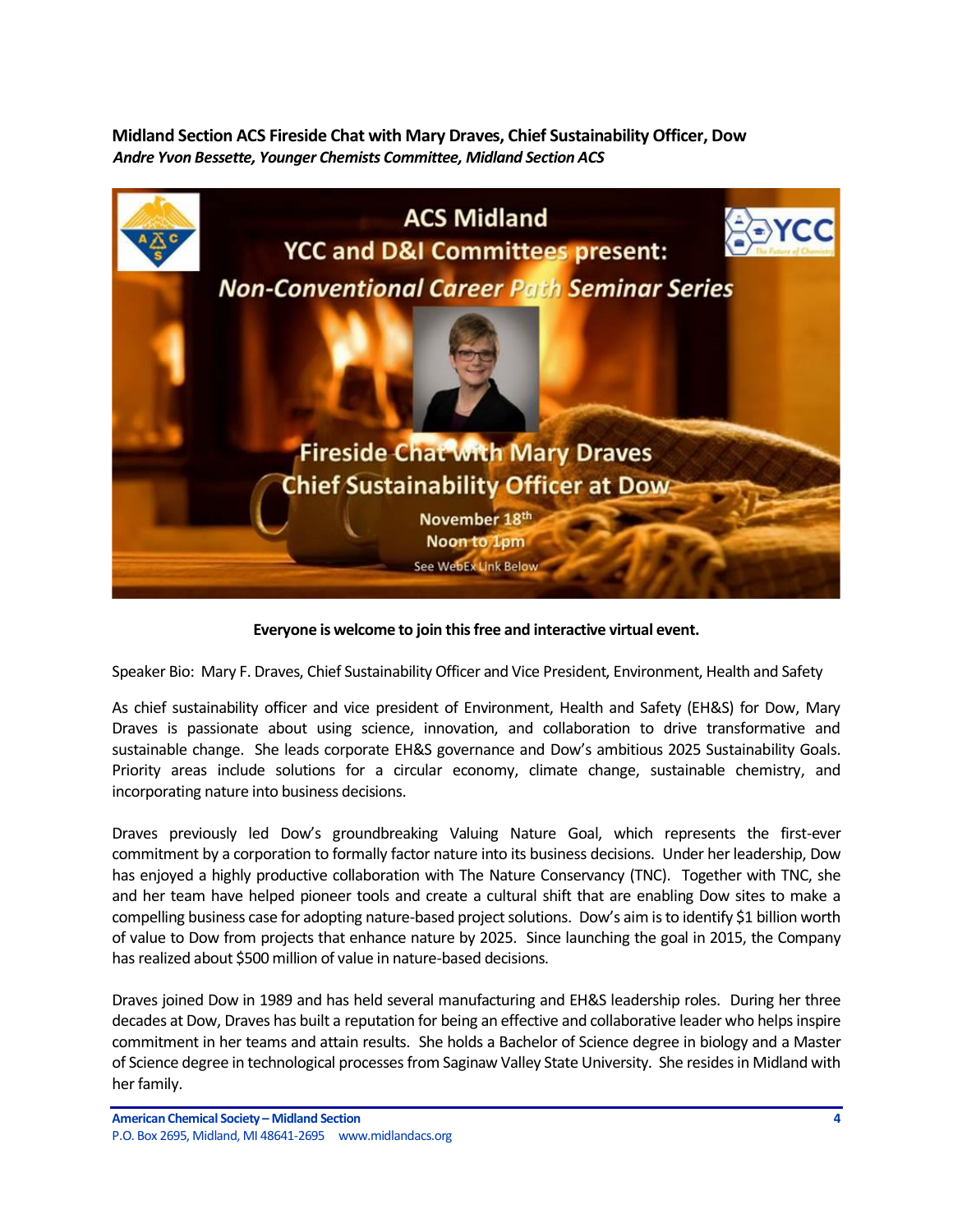In summary, Draves has three professional passions: sustainability, leading people, and building effective collaborations. When it comes to personal passions, she is focused on her family, community service, and supporting women in STEM careers.

#### **When it's time, join your Webex meeting here.**

Meeting number (access code): 173 847 9990 Meeting password: Fireside (34737433 from phones)

# [Join meeting](https://dow.webex.com/dow/j.php?MTID=md5ef9062b1deafa84a3d4a3a4a0e9e8c)

**Tap to join from a mobile device (attendees only)** [+1-855-369-1166,,1738479990#34737433#](tel:%2B1-855-369-1166,,*01*1738479990%2334737433%23*01*) US Tollfree Number [+1-989-633-1166,,1738479990#34737433#](tel:%2B1-989-633-1166,,*01*1738479990%2334737433%23*01*) US Toll Number Some mobile devices may ask attendees to enter a numeric meeting password.

#### **Join by phone**

+1-989-633-1166 US Toll Number +1-855-369-1166 US Tollfree Number [Global call-in numbers](https://dow.webex.com/dow/globalcallin.php?MTID=m9b6db0ecfadcf11c0010b2152f97587c) | [Toll-free calling restrictions](https://www.webex.com/pdf/tollfree_restrictions.pdf)

#### **Join from a video system or application**

Dial [1738479990@dow.webex.com](sip:1738479990@dow.webex.com) You can also dial 173.243.2.68 and enter your meeting number.

### **Join using Microsoft Lync or Microsoft Skype for Business**

Dia[l 1738479990.dow@lync.webex.com](sip:1738479990.dow@lync.webex.com)

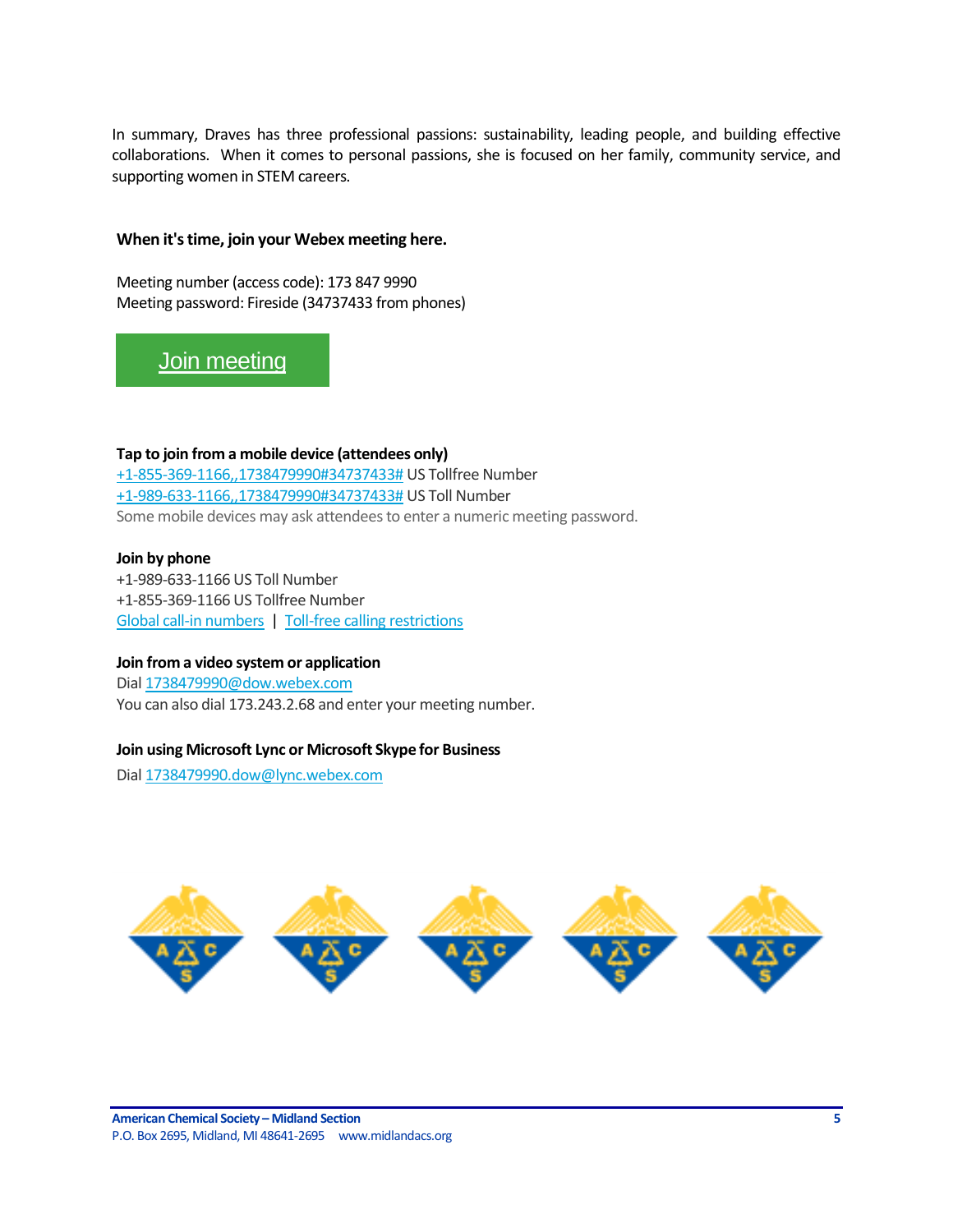## <span id="page-5-0"></span>**MSU St. Andrews, November 2020 Events** *Clare Light, Project/Event Coordinator, MSU St. Andrews*

Family Astronomy Night, Tuesday, November 17, 2020, 7:00 – 8:30 PM. Free virtual event. For more details, please visit: [https://standrews.msu.edu/2020/09/11/family-astronomy-night-3/.](https://standrews.msu.edu/2020/09/11/family-astronomy-night-3/)

## **Our Amazing Moon: More Complicated Than You Expect!**

Did you know that the Moon is responsible for how our calendars look? Do you know what a "supermoon" is? (Or Hunter's Moon? Or a Blue Moon?) Can you see the man in the moon? (Or the woman? Or the bunny?) Are you able to tell time using the Moon's phases and position? Have you heard that some parts of the Moon shine by light from the Earth? And that the Moon causes tides and affects the damage caused by hurricanes? Join us by Zoom to learn more!

**Join:** <https://msu.zoom.us/j/96595057130> **Meeting ID:** [96595057130](http://r20.rs6.net/tn.jsp?f=001HT6mNv5a7RV1RNoPppTmZp-BVIvd8H9JqmM-zN831bNEIPTU-zs1bSYfkpiM8Psg3fYWOnklQKA_zFfB4q-7YUB_Y6s8nOFAhg7U7XPr4d9WvzQlEi6dfyGuSTrnnbWyP5DhVLmiBvw9q2c4u6lGl8FXb22PVVKU&c=R-aADM4flVO1AGNVI9M35rwryU584TdGqYp42wqkLz6mgDSL5xUeHA==&ch=pF77tp8sEijA4SYl8mpHXvGqTdTtGVc7-jDLb6iUcCQ1PmW-OA39UQ==) **Password:** MSU



Families with school-age and older children are invited to join us virtually for a presentation focused on our wonderful Moon. Specifically, we will describe the numerous things that we can learn about the Moon just by looking at it and watching what it does over time – even without a telescope. The Moon has phases, of course, but also changes regularly in brightness, size, and height above the horizon. Its orbit around the Earth is surprisingly complicated, with different kinds of "months" that differ by several days, depending on how you measure them. Some even change in length throughout the year!

As always, we will show you how to find the planets and other cool things in the sky this month and into December. For example, have you noticed that Jupiter and Saturn are now closer together than at any time in the last 20 years? When will they be closest? Have you seen Mars in the southeast or brilliant Venus lighting up the morning sky? Mercury is in the morning sky, too, as is a meteor shower that is happening right now! We will help you see all of these things for yourself.

**Attention students!** MSU St. Andrews participants in the **[STEM Pipeline Passport](http://r20.rs6.net/tn.jsp?f=001HT6mNv5a7RV1RNoPppTmZp-BVIvd8H9JqmM-zN831bNEIPTU-zs1bSYfkpiM8PsgAcR2VxgtIO1oyKxBTKTJeAciraBN6bEaOui_W6uXJSllc2Bp8iiwYjiV871GonHhm1oMpRWFQ67JWDXmOBMrAWd9_g8YI5OKRyOWhRpljUBnispyfMwQh452v_lrWyT-jBfHRyrZtzolbvyKemuXJQ==&c=R-aADM4flVO1AGNVI9M35rwryU584TdGqYp42wqkLz6mgDSL5xUeHA==&ch=pF77tp8sEijA4SYl8mpHXvGqTdTtGVc7-jDLb6iUcCQ1PmW-OA39UQ==)** program.

Also, please like MSU St. Andrews on Facebook: [https://www.facebook.com/MSUStAndrews/.](https://www.facebook.com/MSUStAndrews/) Thank you.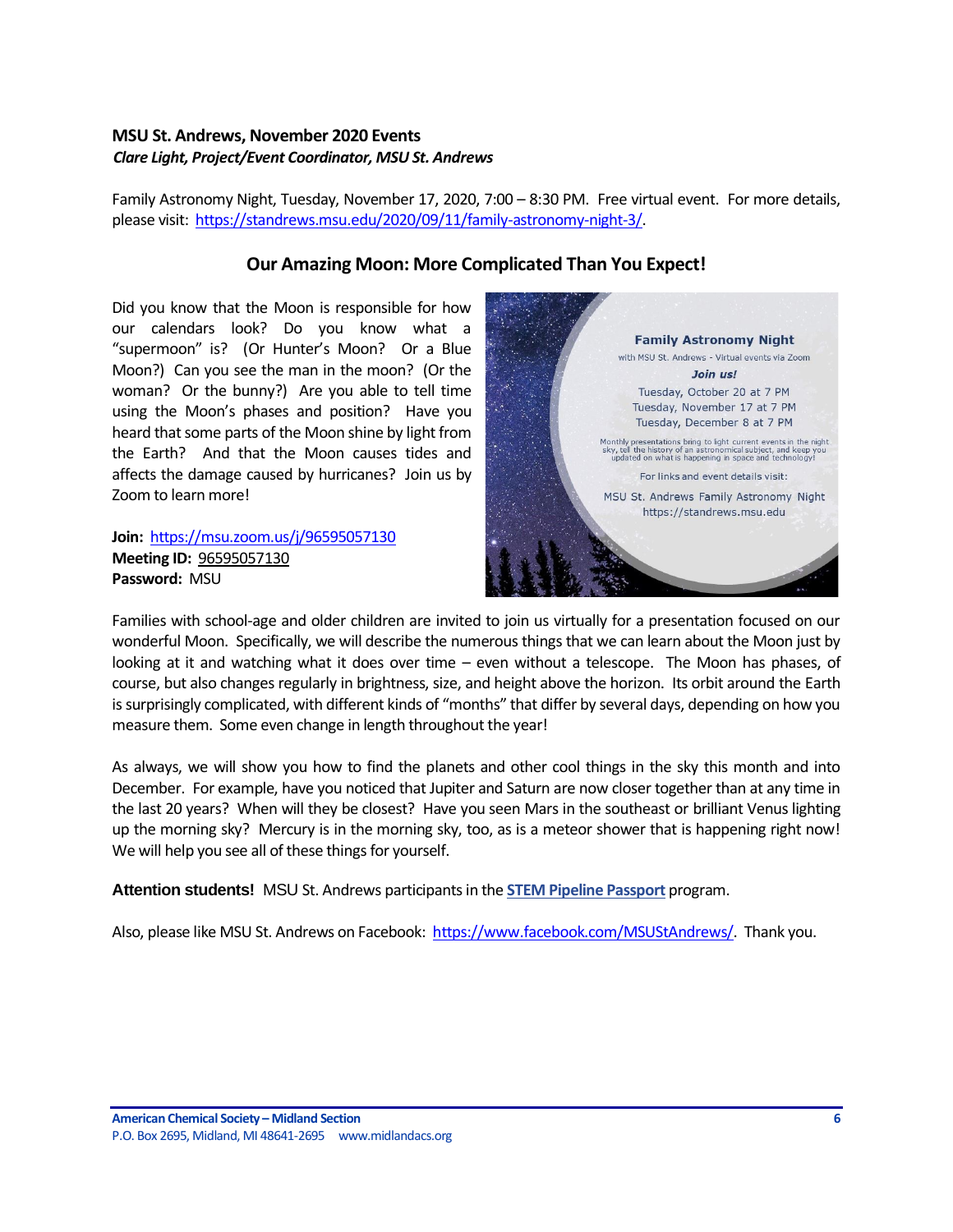## <span id="page-6-0"></span>**Midland Section ACS Pioneer, Thomas G. Griswold, Jr.** *Wendell L. Dilling, Historian and Director, Midland Section ACS*

The Wednesday, October 28, 2020, issue of the *Midland Daily News*, page 3A, contains a very interesting article, "Thomas Griswold, Jr. was first man employed by Dow Chemical," written by Tawny Ryan Nelb.



**Thomas G. Griswold, Jr.**, ca. 1897 (Courtesy of the Herbert H. and Grace A. Dow Foundation)

She notes that "Griswold helped nourish the development of the early company with his skills as a chemical engineer, land surveyor, inventor, machinist, photographer, and patent attorney. He also enriched the business, cultural, and humanitarian part of our community as an early organizer of the Community Center, the Chemical State Savings Bank, and the Midland Chapter of the American Chemical Society, as well as sharing his talents in music, gardening, furniture design, and the devotion to his church."

Griswold was the third Midland Section ACS Chair, serving after Herbert H. Dow, who served parts of two, oneyear terms, 1919-1921, and Edwin O. Barstow, who served one, one-year term, 1921-1922. Griswold served a one-year term in 1922-1923 and another in 1930-1931.

Among other interesting items recounted by Nelb is that "Griswold reminisced about those very early days in his autobiography saying, 'A few days after starting on my drawings, Mr. Dow sat on a stool at the back side of my drafting table and explained to me his theories of design and manufacture. He gradually slowed down and finally burst out with the remark, 'Say I am important enough around here for you to listen to me when I talk.' I had continued working on my drawings as he talked. I explained to him that I had been brought up by a superintendent who wouldn't talk to me unless I continued to work while he talked. Mr. Dow never did get used to my habit of working while he talked to me.'"

Another item of interest related to the Midland Section included in Nelb's article is that Griswold married Herbert Dow's sister, Helen, in 1897. Helen died in the flu pandemic of 1918. I note that Dow's daughter, also named Helen, who married William J. Hale, the "founder" of the Midland Section ACS, also died in the flu pandemic of 1918.

Many other items of interest about Griswold are described in Nelb's article in the original *Midland Daily News* article.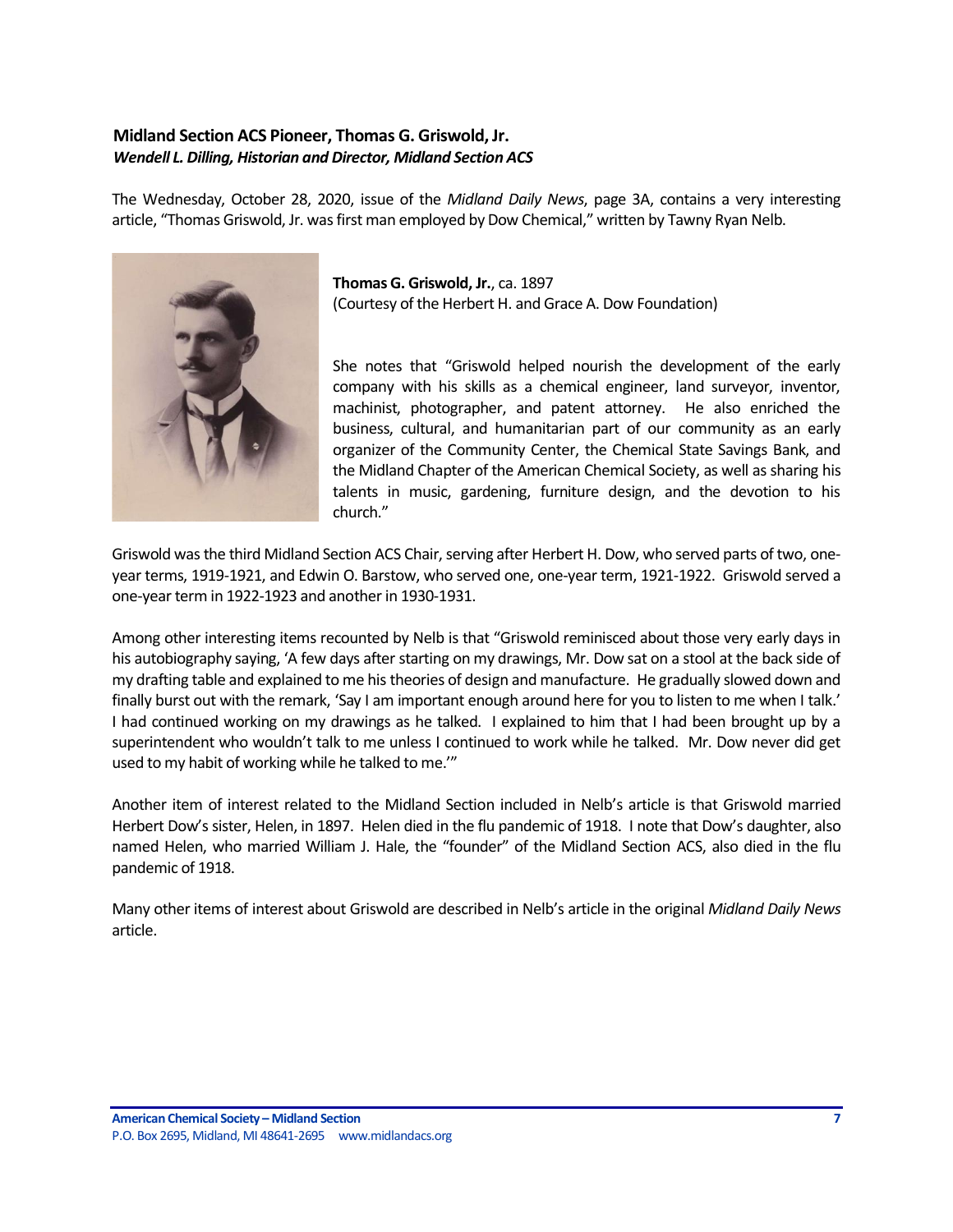## <span id="page-7-0"></span>**2020 ACS Garden Update: Fresh Produce During the Pandemic** *Gina Malczewski, Outreach, Midland Section ACS*

As food pantries, in general, faced increased requests for food from families who have experienced reduced or lost income during the COVID-19 pandemic, the ACS garden was able to provide fresh produce to three local organizations. Over the course of the summer, direct donations from our garden as well as in-kind contributions from other gardeners were given to the SAMS Emergency Food Pantry in Midland, the Corpus Christi/Holy Trinity Pantry in Bay City, and the Caregiving Network in Midland. Almost 290 pounds of produce, including zucchini, squash, cucumbers, tomatoes, sweet potatoes, peppers, green beans, and kale were donated. In-kind apple donations were also made this fall. In addition, herbs such as thyme, chives, and basil grown in our garden spaces were dried and donated.

The ACS garden is maintained, in part, as a teaching tool and is a portion of the Creative 360 Community Garden on Bayliss Street, in Midland. Gina Malczewski managed the entire enterprise this year in addition to the ACS plots. The ACS greenhouse made of recycled bottles was built on site in 2015 and demonstrates various methods of limited space gardening – with hanging and upside-down tomatoes, stacked beds, and vertical wall gardens. We also maintain compost piles, with donations of coffee grounds from Coffee Chaos and discarded tea leaves and herbs from the Grove Tea Lounge. A vermiculture unit (making "worm tea" for fertilizer) and hydroponics run by a roof solar panel are also greenhouse capabilities. A children's garden was originally planned for this year but was postponed until 2021.

Please watch for spring announcements about garden plots if you are interested in joining the community garden effort next year. If you wish to donate time or money (or your excess produce) at any time, please contact Gina Malczewski a[t reginamalczewski@gmail.com.](mailto:reginamalczewski@gmail.com)



Photo of one of the ACS garden plots next to the greenhouse, taken in June 2020.

(Photo courtesy of Gina Malczewski)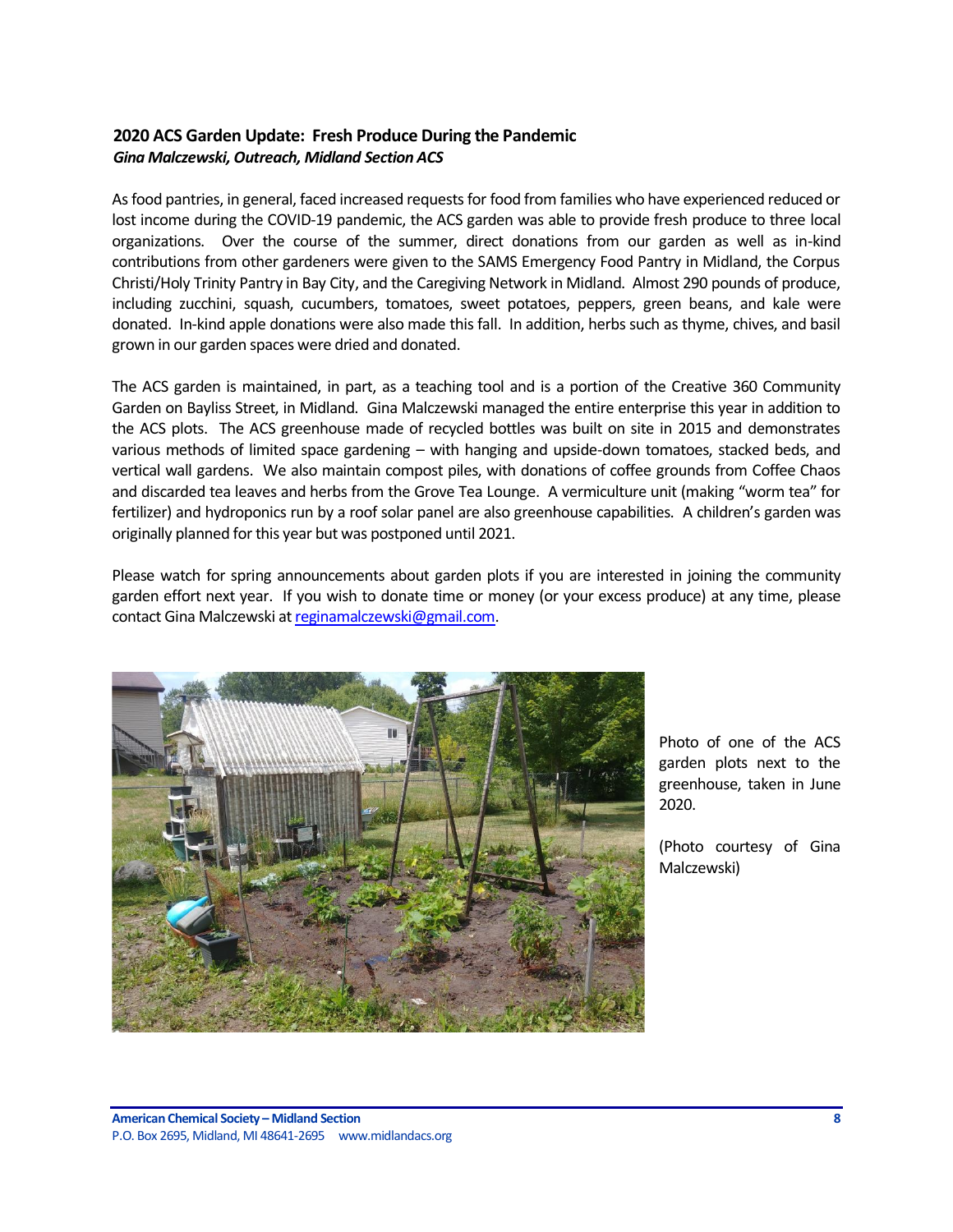

Photo of the inside of the greenhouse looking through one of its windows, taken in September 2020.

(Photo courtesy of Gina Malczewski)

## <span id="page-8-0"></span>**In Memoriam – Ora Ley Flaningam** *Steve Keinath, Co-Editor, The Midland Chemist*

Editor's note: The obituary notice for Ora Flaningam as it appears here is reprinted, in part, from the Thursday, October 29, 2020 issue of the *Midland Daily News*. Ora joined the American Chemical Society in 1959, and at the time of his passing he was a 61-year member of the ACS.



Ora Ley Flaningam, 85, of Midland, died Wednesday, October 21, 2020 at the Toni and Trish House in Auburn. He was born April 27, 1935 in Dixon, IL, son of the late Ora Wakeley and Ethel May (Cramer) Flaningam.

Ora grew up in Lapeer, MI and graduated from high school in 1953. It was then that a counselor told him that he should apply to college at Michigan Tech, so Ora took a 19-hour bus ride north. He did not have very much money and had to work his way through school. During the summers, Ora spent his days digging ditches and pouring concrete for the Detroit Edison Company, working with his dad painting, and manufacturing auto parts for Chevrolet at Lapeer Metal Products. He also worked every evening as a switchboard operator for his dormitory before earning his bachelor's degree. Ora enrolled in a master's

program but eventually his money ran out. He was encouraged to take a teaching position at Suomi College in Hancock, MI and to his chagrin, he accepted the position.

After his teaching commitment was completed, Ora had several interviews with various companies, and he was eventually offered a position with Dow Corning. In 1960, he moved to Midland where he made his permanent residence. Ora worked for Dow Corning for 38 years, retiring in 1998 as a Senior Analytical Specialist.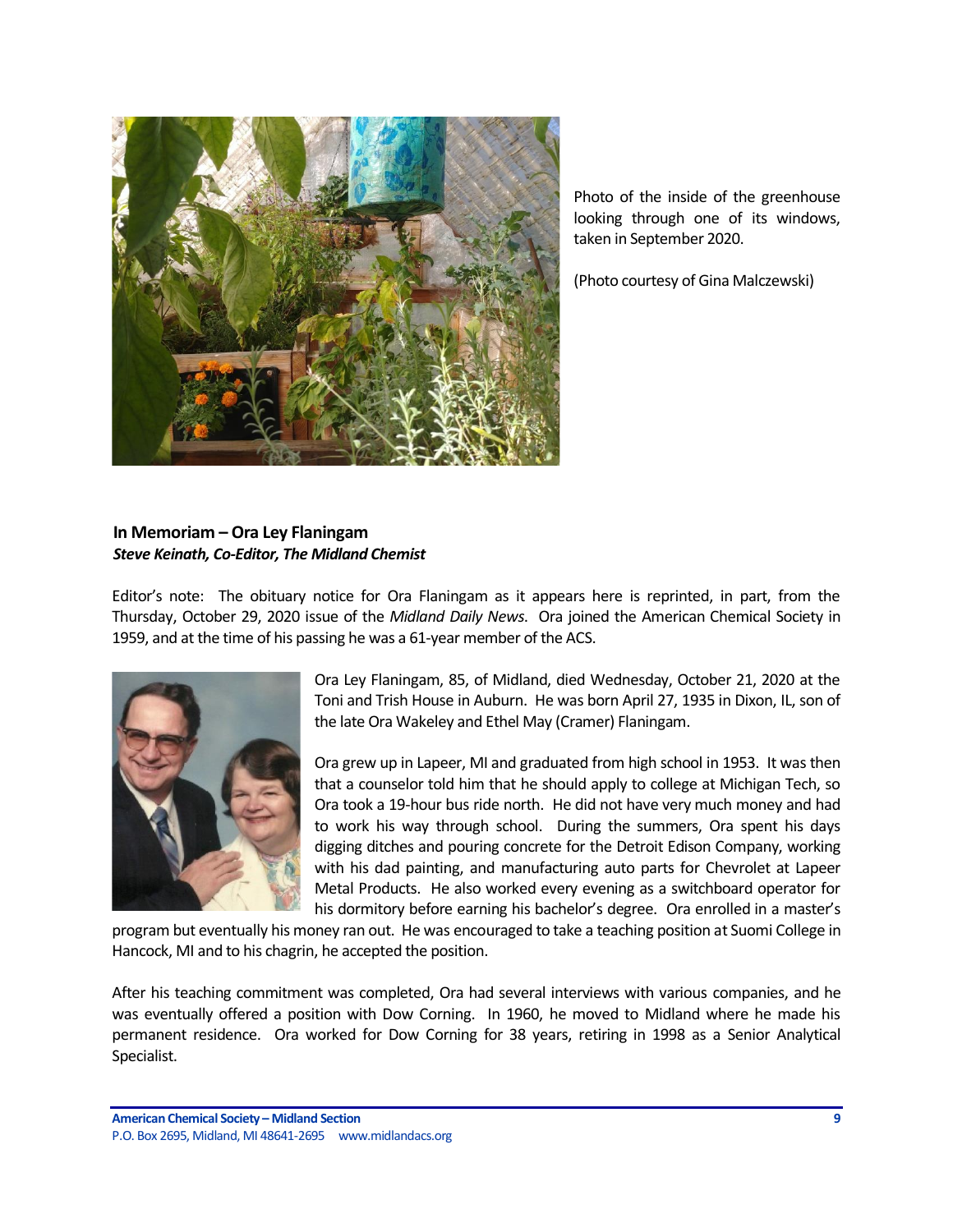While in college, Ora joined the ROTC to help fund his education. He obtained the rank of Second Lieutenant and six short months into his new career with Dow Corning, he was called away to serve in the Chemical Corps where he was stationed at Fort McClellan in Alabama. After his six-month military obligation was completed, he returned to Midland and his job, but remained in the reserves for the next four years.

Finally, being settled, Ora joined the Young People's Business Group at Memorial Presbyterian Church, in Midland. It was there where he met the love of his life, Donalee Graham. Little did he know, the two were at Michigan Tech at the same time. After a few years of courting, Ora and Donalee were married in April of 1963 at Memorial Presbyterian Church.

Donalee worked as a chemist in the physics lab at the Dow Chemical Company before she and Ora had their daughter Lian. Once Lian was in school, Donalee continued her own education and earned her master's degree in computer science from Central Michigan University.

Donalee loved the theater and shared that interest with Ora. The two of them spent countless hours volunteering at the Larkin Playhouse before there was a Midland Center for the Arts. Ora spent his time running the lights and sound while Donalee directed many of the productions and was eventually elected chairman and historian of the Theater Guild.

Once Ora retired, the two enjoyed traveling. They found their way to Australia where they stayed for a month before returning home. They then decided to buy a second home in Florida where the couple spent part of every year. Ora continued spending time in Florida until finally selling that home in 2014.

Genealogy was a large part of Ora's life and therefore became a part of Donalee's life, too. He researched his family lineage back ten generations even finding an old family sampler created in 1794. This prompted Donalee to create her own sampler for Ora that consisted of the ten generations, comprised of 125,000 stitches, 162 colors, and 6 different fibers. It took her 800 hours and over 22 months to complete and it became one of Ora's most cherished and prized possessions.

Ora and Donalee were married for 40 years before their love story came to an end. In December of 2002, Donalee succumbed to an illness that she could not defeat, leaving Ora to continue their legacy on his own.

Ora is survived by his daughter, Lian (Fiancé Robert Ray) Flaningam; brother, Noel Flaningam; sisters, Diana Flaningam Kirkpatrick and Paula Flaningam Sutherland; as well as nieces and nephews, Esther Angel Gamble, Violet Ostrander, Dale Ostrander, Tammy Wickstrom McGonigle, Loretta Wickstrom Hanks, and Philip A. Noyes, Jr. In addition to his parents and wife Donalee, Ora was preceded in death by his brother Garnett Flaningam and sisters Augusta Flaningam, Serena Barta, and Sandra Ostrander.

A funeral and memorial service for both Ora and Donalee took place at 2:00 PM on Wednesday, November 4, 2020 at the Ware Smith Woolever Funeral Chapel, 1200 West Wheeler Street, in Midland. Rev. Dr. Wallace H. Mayton III officiated with burial following in the Midland Cemetery. Their family received friends at the funeral home on Wednesday, November 4, from 11:00 AM until the time of service.

The family is grateful to the Toni and Trish House for their kindness and compassion during Ora's final days. Their comfort and care were appreciated beyond measure. Therefore, any individual wishing to make a memorial donation is asked to consider the Toni and Trish House (4699 11 Mile Road, Auburn, MI 48611).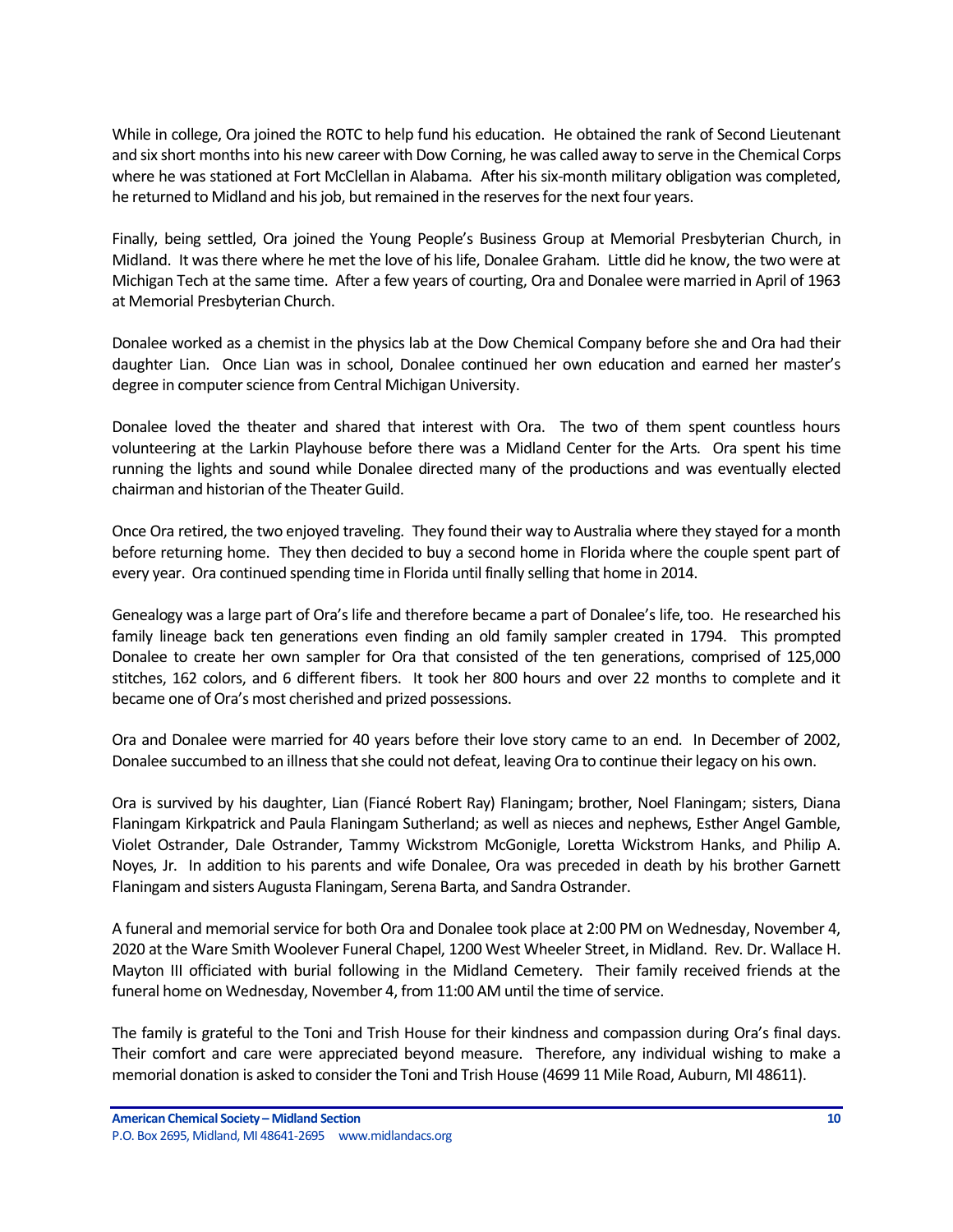## <span id="page-10-0"></span>**Upcoming Dates, Events, and Other Updates**

- November 2 (7:00 8:00 PM) Midland Section ACS Board meeting, MCFTA Board Room (in person), or via a WebEx conference call connection a[t Midland Section WebEx Board Meeting November 2020,](https://dow.webex.com/webappng/sites/dow/meeting/info/147370014930932607?MTID=me1a04d08b255f6ca75034382b9c32601) phone number: 989-633-1166.
- November 17 (7:00 8:30 PM) MSU St. Andrews Family Astronomy Night, *Our Amazing Moon: More Complicated Thank You Expect!* Free virtual event via Zoom. Link[: https://msu.zoom.us/j/96595057130.](https://msu.zoom.us/j/96595057130) Password: MSU. For more information, please see [https://standrews.msu.edu/event/family-astronomy](https://standrews.msu.edu/event/family-astronomy-night-tuesday-november-17-at-7-pm-virtual-event/)[night-tuesday-november-17-at-7-pm-virtual-event/.](https://standrews.msu.edu/event/family-astronomy-night-tuesday-november-17-at-7-pm-virtual-event/)
- November 18 (12:00 1:00 PM) Midland Section ACS Fireside Chat with Mary Draves, Chief Sustainability Officer, Dow. Everyone is welcome to join this free and interactive virtual event. Please see the accompanying article on pages 4-5 for instructions on how to join the WebEx event.
- December 7 (7:00 8:00 PM) Midland Section ACS Board meeting, MCFTA Board Room (in person), or via a WebEx conference call connection at [Midland Section WebEx Board Meeting December 2020,](https://dow.webex.com/webappng/sites/dow/meeting/info/147370068640043188?MTID=m2ecd52d22a6ec33abe1a2ba613bc7492) phone number: 989-633-1166.
- December 8 (7:00 8:30 PM) MSU St. Andrews Family Astronomy Night. Free virtual event via Zoom. Watch for more event details and Zoom information coming soon. For more information, please see [https://standrews.msu.edu/event/family-astronomy-night-tuesday-december-8-at-7-pm-virtual-event/.](https://standrews.msu.edu/event/family-astronomy-night-tuesday-december-8-at-7-pm-virtual-event/)
- December 9 (4:00 PM to ??) 22nd Annual ChemLuminary Awards virtual ceremony. This virtual ceremony is free and all are welcome to attend. However, pre-registration is required ahead of time at [https://www.acs.org/content/acs/en/funding-and-awards/awards/community/chemluminary.html.](https://www.acs.org/content/acs/en/funding-and-awards/awards/community/chemluminary.html)
- December 9 (4:00 PM to ??) 2020 Volunteer Appreciation event / 22nd Annual ChemLuminary Awards virtual ceremony watch party. Save the date; more details to follow. For more information, please contact Amanda Palumbo a[t amanda.palumbo@dow.com.](mailto:amanda.palumbo@dow.com)
- January 4 (tentative date) (7:00 8:00 PM) Midland Section ACS Board meeting, MCFTA Board Room (anticipated location, in person), or via a WebEx conference call connection (TBD), phone number: 989- 633-1166.
- February 1 (tentative date) (7:00 8:00 PM) Midland Section ACS Board meeting, MCFTA Board Room (anticipated location, in person), or via a WebEx conference call connection (TBD), phone number: 989- 633-1166.
- March 1 (tentative date) (7:00 8:00 PM) Midland Section ACS Board meeting, MCFTA Board Room (anticipated location, in person), or via a WebEx conference call connection (TBD), phone number: 989- 633-1166.
- March 21-25, 2021 (Save the Date) Spring 2021 National ACS Meeting & Exposition, San Antonio, TX and Online. Meeting theme – *Macromolecular Chemistry: The Second Century*. For more information, please se[e https://www.acs.org/content/acs/en/meetings/national-meeting/about/future-meetings.html.](https://www.acs.org/content/acs/en/meetings/national-meeting/about/future-meetings.html)
- April 5 (tentative date) (7:00 8:00 PM) Midland Section ACS Board meeting, MCFTA Board Room (anticipated location, in person), or via a WebEx conference call connection (TBD), phone number: 989- 633-1166.
- May 3 (tentative date) (7:00 8:00 PM) Midland Section ACS Board meeting, MCFTA Board Room (anticipated location, in person), or via a WebEx conference call connection (TBD), phone number: 989- 633-1166.
- May/June 2021 (Dates TBD) 2020 ACS Central Regional Meeting, Columbus, OH. Note: CERM 2020 was postponed and will potentially take place in May or June 2021. The dates are still to be determined. For more information, please se[e https://cerm2020.org/?sc=200226\\_mtg\\_em\\_regional\\_CERM\\_od.](https://cerm2020.org/?sc=200226_mtg_em_regional_CERM_od)